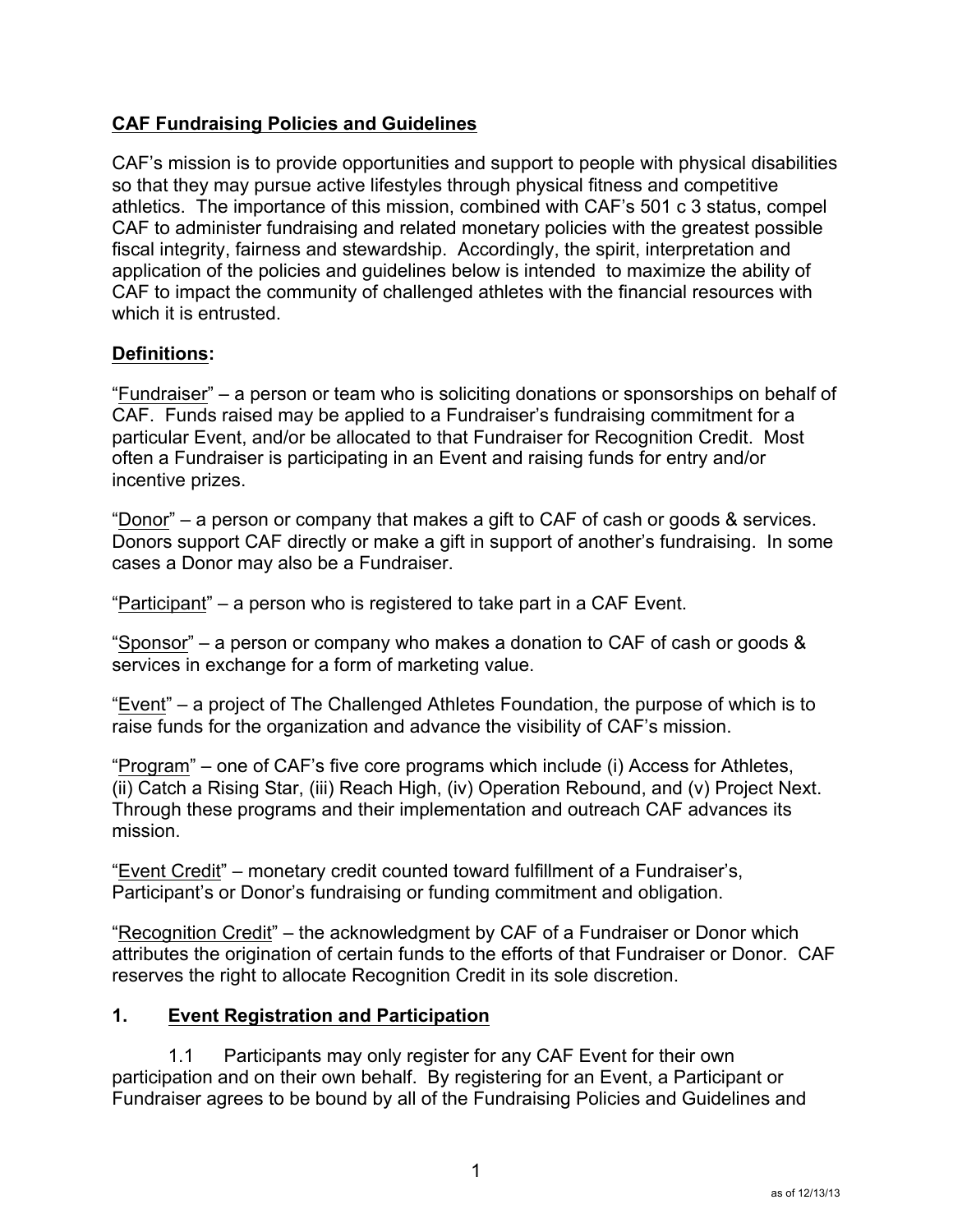Event Rules and is committed to fulfill the obligations contained in such Event's Rules and adhere to the general Fundraising Policies and Guidelines. Fundraising guidelines may vary for each different Event and can be reviewed on that Event's web page.

1.2 Certain Events require a non-refundable deposit fee upon registration. Deposit amounts may vary per Event.

1.3 By registering for an Event, a Participant commits to complete a fundraising minimum amount by the specified Event deadlines. Fundraising minimums, deadlines, and Participant benefits are listed on each Event's web page.

1.4 If a Participant does not meet their fundraising requirements, CAF reserves the right to withdraw such Participant from the Event and to withdraw all associated entitlements.

1.5 CAF reserves the right to store Participants' payment information, including credit card data, and apply the requisite charges where a Participant has failed to meet their fundraising obligation in a timely manner.

1.6 If a Fundraiser modifies their participation in an Event due to injury or personal issues, the Participant is not entitled to any future participation in another Event as a substitute for the subject Event.

1.7 CAF is not responsible for any accidents that occur during training for or participation in any designated Event, nor for a participant's training and travel expenses for the Event.

1.8 In the Event of safety or security concerns, or other events of Force Majeure, CAF may, in its discretion, cancel all or any portion of an Event based on the sole judgment of the organization and without any obligation to reschedule the Event or reimburse Participants, Sponsors or Donors.

# **2. Event Credit and Recognition Credit**

2.1 Recognition Credit, Event Credit, benefits, participation or incentive prizes may only be realized or utilized in the same year as the Event for which the original contribution was made.

2.2 Once Recognition Credit, Event Credit, benefits, participation or incentive prizes are realized or utilized by a Fundraiser, Donor or Sponsor in conjunction with a particular Event, the same funds cannot also be allocated to another Event or for the benefit of another Fundraiser, Donor or Sponsor.

2.3 A Donor may receive Recognition Credit as a result of their overall fundraising/donation total and a Fundraiser who was instrumental in acquiring, soliciting or securing that donation may also receive Recognition Credit. A Fundraiser may not, however, allocate or apply a contribution as Event Credit toward participation, benefits,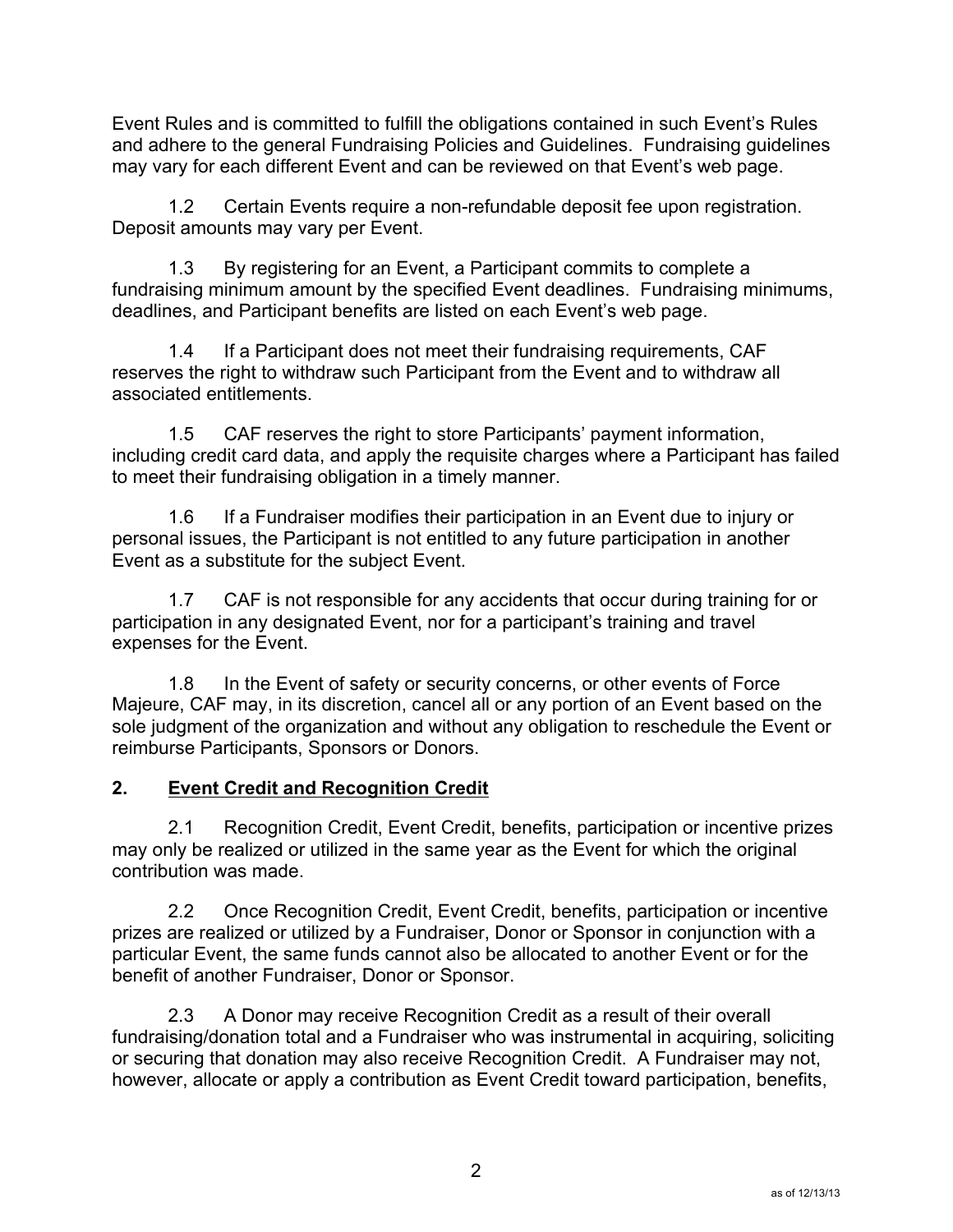recognition or incentive prizes for a different Event from the Event to which the original contribution was directed.

2.4 CAF may, in its sole discretion, elect to provide Recognition Credit for a particular contribution to more than one person. Event Credit may only be provided to one Participant for a particular contribution.

2.5 Neither Participants nor Donors may reallocate funds for Event Credit or Recognition Credit to another CAF Fundraiser from the one to where such funds were originally directed, nor may they transfer excess funds to or from another CAF Event.

2.6 Participants may, however, register for multiple Events and choose to use one fundraising page to solicit and collect all donations to be credit towards their fundraising credit.

2.7 Participants may continue to collect additional donations above and beyond their minimum fundraising obligation after the Event date. Personal fundraising web pages remain active through the end of the calendar year.

2.8 All corporate matching gifts (or a Participant's guarantee of those funds) necessary to satisfy an Event's fundraising minimum must be received by CAF no later than the Event date.

2.9 A person may pursue grant writing on behalf of CAF. Such person must send in the complete written proposal to CAF's Executive Director for approval and signature. CAF reserves the right to deny submission if a proposal is not written according to CAF guidelines.

2.10 Fundraising dollars should be forwarded to CAF as they are received. Checks are to be made payable to the Challenged Athletes Foundation.

2.11 Fundraising dollars allocated toward Sponsorships are not eligible for incentive prizes.

2.12 Recognition Credit may be given to a person by CAF for new sponsorships procured by a person and as further described below:

2.12.1 If a person is a procuring cause of a Sponsor supporting CAF and it is not in that person's job description to secure sponsorship.

2.12.2 If a person is an owner or principal of a company and the company sponsors CAF as a result of such person's efforts.

2.12.3 If a person is a procuring cause of a new Sponsor or Donor to CAF and the Sponsor or Donor agrees to support CAF's programs, initiatives or Events, the person may receive Recognition Credit but cannot apply that Recognition Credit toward Event Credit for a CAF Event.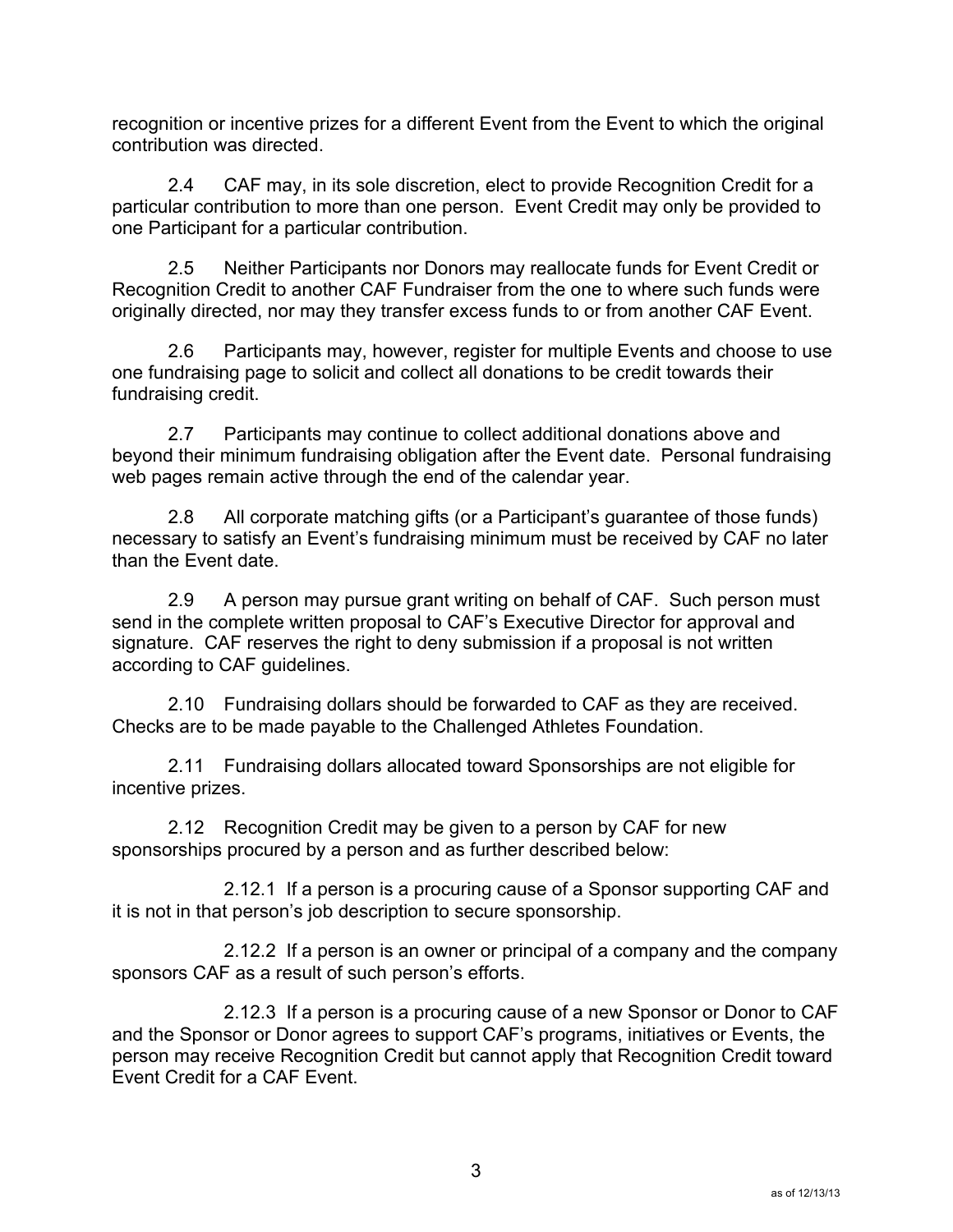2.12.4 Recognition Credit may be given for cash donations and fund-anitem donations brought in because of a person's relationship with a Donor.

2.12.5 Recognition Credit may be given for in-kind product donations for items that CAF would have elected to pay for otherwise.

2.13 A Fundraising Team may be given Recognition Credit as a team, however, no individual will receive Recognition Credit for the entirety of the team's fundraising.

2.14 Recognition Credit will not be given for the following:

2.14.1 Event ticket sales (i.e. gala seats) as there is a cost and benefit received for those who attend.

2.14.2 Auction items purchased (excluding "fund an item" or a similar purchase to fund something benefiting CAF).

2.15 Recognition Credit Total:

2.15.1 Recognition Credit for all-time top fundraiser/Donor total are updated on 9/1 of each year and are published in association with SDTC marketing.

2.15.2 Recognition Credit for top fundraiser totals, Legacy Champions and CAF award winners are further updated on 12/31 for recognition in the Deni + Jeff Jacobs Challenged Athletes Center.

#### **3. Conducting Fundraising Events**

Fundraisers must apply to CAF to conduct a fundraising event to raise funds for CAF, including in furtherance of fulfilling their obligation or commitment to participate in a CAF Event. CAF may, in its discretion, agree to reimburse a Participant for certain direct out-of-pocket, third party expenses associated with such a fundraising event, provided such a request is presented prior to the event and a budget of such expenses is approved prior to such an event.

3.1 Expense Reimbursement:

3.1.1 If reimbursements of expenses is requested, a budget must be approved by CAF prior to the fundraising event.

(a) Any approved expenses will be reimbursed after the

fundraising event;

- (b) Expenses are subtracted from fundraising event totals;
- (c) Fundraisers may advance any necessary deposits for their

event;